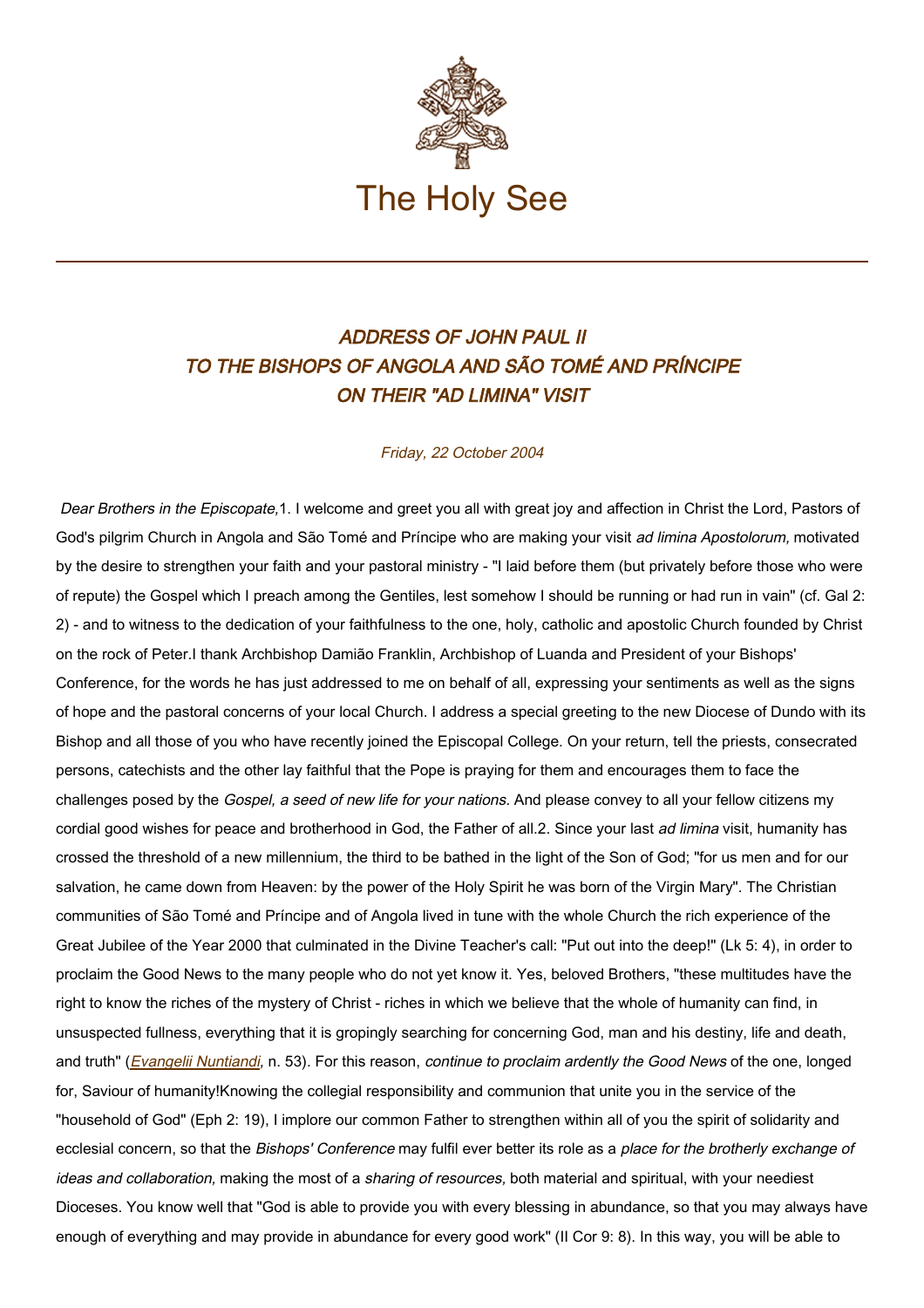rebuild the communities destroyed by war, to alleviate wounded hearts and to help the people entrusted to your care to progress on the path of the Gospel.3. More than ever today, Angola needs peace with justice; it needs reconciliation and must reject every temptation of violence. I remind everyone that violence cannot solve humanity's problems, nor does it contribute to overcoming disputes. The courage for dialogue is essential. I am convinced that the effort and good will of the parties concerned in the unresolved issues can help build a culture of respect and dignity.This is the moment for a deep national reconciliation; it is necessary to work without respite to offer the future generations a Country in which all members of society can live side by side and cooperate. The Church, which suffered enormously during the hostilities, must maintain her vigorous position in order to protect the people who have no voice. My dear Brothers in the Episcopate, I urge you to work constantly for reconciliation and to bear an authentic witness to unity through supportive gestures of solidarity for the victims of the decades of violence.4. Do not lose sight of the long way you still have to go before the Gospel can transform the spirit and heart of the Christian faithful from within so that they may recognize one another as brothers and sisters in Christ. To this end, an adequate Christian initiation is essential. It must lead the baptized on the one hand to renounce the concepts of their ancestors such as sorcery or concubinage, and on the other hand, to oppose the secularized or even agnostic mindset that predominates. Actually, ancient practices that have not yet been purified by the Spirit of Christ, difficulty in feeling a member of the one family redeemed by the Blood of Christ and the dangers inherent in a materialistic and atheistic society, weaken family ties and those among groups.Spare no effort, therefore, to ensure that the baptized assimilate the Gospel message properly and model their lives on it, without forcing them to give up any authentic African values. It is a question of leading them to be won over by Christ and so come to depend radically upon him and desire to live his life and follow him on the path of true holiness (cf. I Thes 4: 3). To this end, ask the faithful of your Dioceses to turn their gaze to Christ and help them to contemplate his face. The liturgical and sacramental apostolate, catechetical, biblical and theological formation, the different forms of art and music and the various means of social communication, traditional or modern, must all serve to ensure that believers absorb and live the riches of their faith, so that they can share fully in the life of their own Ecclesial Community.This participation must become visible and concrete through participation in the Christian assembly that meets on Sundays - please God, or as often as possible - to celebrate the Eucharist; it is not without reason that the Eucharist is the crowning point of Christian initiation. In this year dedicated to it, may the Church "discover new enthusiasm for her mission and come to acknowledge ever more fully that the Eucharist is the source and summit of her entire life" ([Mane Nobiscum Domine](https://www.vatican.va/content/john-paul-ii/en/apost_letters/documents/hf_jp-ii_apl_20041008_mane-nobiscum-domine.html), n. 31). I am thinking at this time above all of those baptized persons in your communities whose irregular situation with regard to marriage prevents them from being admitted to Eucharistic Communion (cf. [Ecclesia de Eucharistia](http://www.vatican.va/edocs/ENG0821/_INDEX.HTM), n. 37). May the full power of God's grace be revealed in their lives, impelling them to conversion with the comforting prospect of taking part at last in God's banquet!5. Next to this shadow, your quinquennial reports also recall the witness offered by countless families who live faithfulness to Christian marriage heroically, in a context of civil legislation or traditional customs that are not exactly conducive to monogamous marriage. This is evident in various phenomena such as concubinage (mentioned above) and polygamy, divorce and prostitution; some of this immoral behaviour leads to the spread of AIDS. The very heavy toll of victims that this epidemic has taken and its serious threat to the social and economic stability make it impossible to ignore. While doing everything in your power, dear Bishops, to *defend the* holiness of the family and the priority place it occupies in society, do not cease to proclaim, loud and clear, the liberating message of authentic Christian love. The many educational programmes, both religious and secular, must stress the fact that true love is chaste love and, at the same time, that chastity offers a well-founded hope of getting the better of the forces that threaten the institution of the family and of freeing humanity from the devastating scourge of AIDS. Here I repeat the recommendation that I addressed to you in the Apostolic Exhortation *[Ecclesia in Africa](https://www.vatican.va/content/john-paul-ii/en/apost_exhortations/documents/hf_jp-ii_exh_14091995_ecclesia-in-africa.html)*: "The companionship,

 $\mathcal{P}$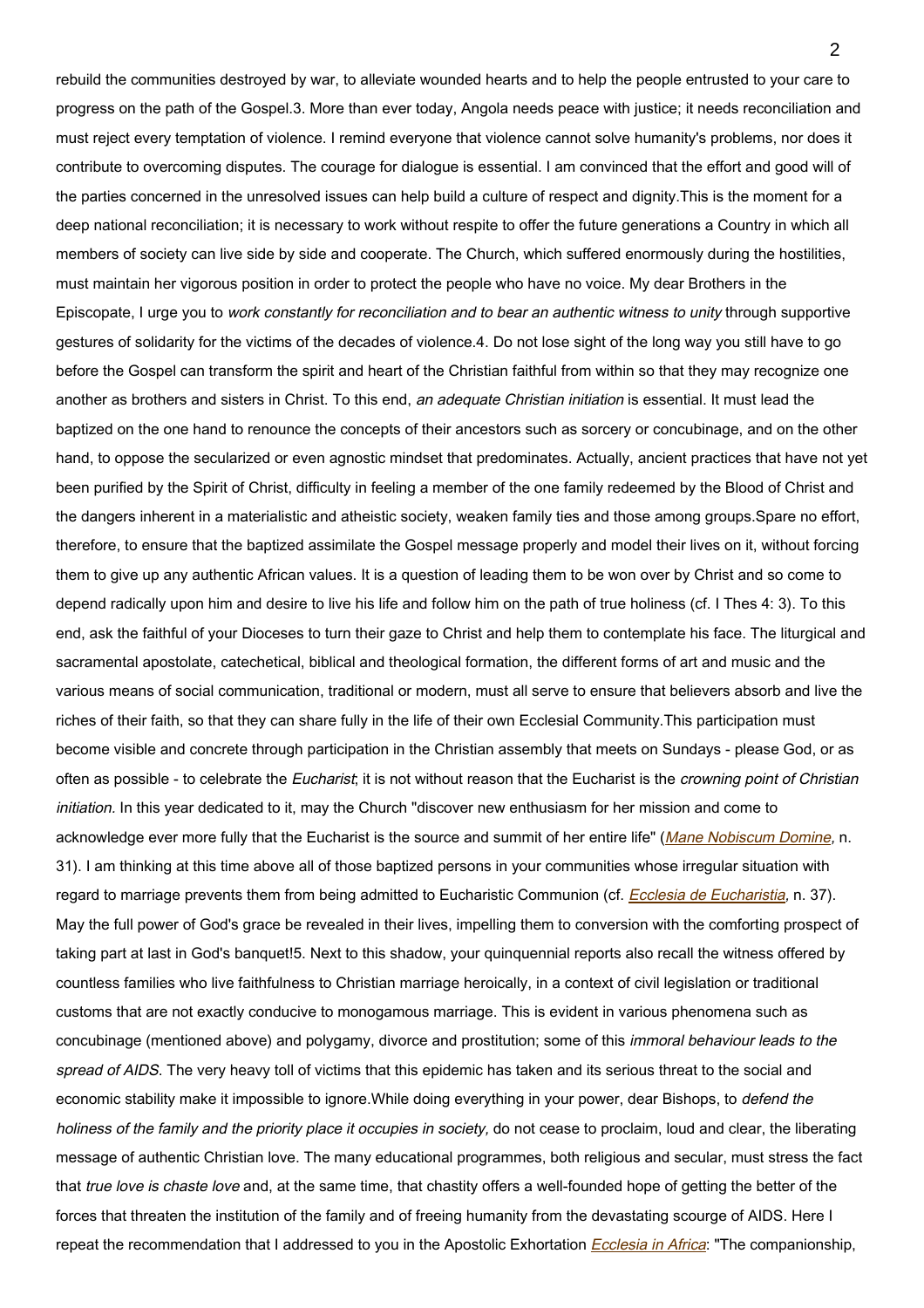joy, happiness and peace which Christian marriage and fidelity provide, and the safeguard which chastity gives, must be continuously presented to the faithful, particularly the young" (n. 116).6. Young people require you to pay special attention to the battle they must wage for a decent future in a widespread situation of poverty, all too often complicated by the fact that they have no family, since it has either been dispersed or broken up, and by the consequences of the war that have traumatized them. Help them to reject "the temptation of unlawful short-cuts towards false mirages of success and wealth" ([Message for 1998 World Day of Peace](https://www.vatican.va/content/john-paul-ii/en/messages/peace/documents/hf_jp-ii_mes_08121997_xxxi-world-day-for-peace.html), n. 7). These are often the product of deceptive publicity that can exercise a great attraction, especially on the young: to neutralize it, they must realize that they truly are a new generation of builders who are called to build the civilization of love in freedom and solidarity. In the difficulties they encounter, may young people never lose hope in the future! As the World Youth Days have shown, they have a special ability to dedicate the best of their energies to solidarity for the needy and to the search for Christian holiness. May they stay united with Christ, through a life of prayer and an intense sacramental life, in order to pass on the values of the Gospel in their own walk of life and generously to assume their role in the transformation of society.The entire Ecclesial Community must do all it can to see that the young generations are appropriately educated and prepared for the responsibilities that await them and, in a certain way, are already theirs. Catholic schools are a particularly effective means of quaranteeing this education. The overall curriculum and every area of school life must reflect their specific identity, making them communities in which their students can find nourishment for their faith and prepare for their role in the Church and in society. In addition, you must also continue to *promote the teaching of morals and religion* in State schools, seeking to generate a consensus in public opinion on the importance of this type of education. This service, which can derive from <sup>a</sup> closer collaboration with the Government, is a significant form of active Catholic participation in your Countries' social life. To carry out your task, whose aim is to guarantee well-qualified teachers who can offer a Catholic education in the school world, you are pinning great hopes on the Catholic University of Angola. It has ensured that the contribution offered by the Church in the area of elementary education has also borne fruit in the area of advanced education.7. Never neglect the formation of the pastoral workers of evangelization, so that they are able to guarantee their indispensable role in the Church and in society, which is especially necessary today, given the campaigns of the sects that exploit the poverty and credulity of the faithful to distance them from the Church and from the liberating words of the Gospel. Continue, therefore, to pay special attention to the formation of the *catechists*, whom I greet with affection and whose tireless dedication I appreciate; I encourage you to give material, moral and spiritual support to these precious collaborators in your mission and to ensure that they benefit from both initial and continuing doctrinal formation. May they be models of charity and champions of life, for their daily example of Christian life serves as a valuable witness to all those who they must guide toward and in the name of Christ.As the most important leaders responsible for the Church you should ensure that all the candidates to the priesthood are chosen carefully and trained, so that they subsequently devote themselves without reserve to the Church's mission. Relying on formation staff and teachers of proven human and priestly maturity, may seminarians acquire a serious spiritual, intellectual and pastoral instruction, together with a sound human formation that will cultivate in them the emotional maturity and responsibility that are indispensable to people who are called to celibacy, that is, "to offer, with the grace of the Spirit and the free response of one's own will, the whole of one's love and care to Jesus Christ and to his Church" ([Pastores Dabo Vobis](https://www.vatican.va/content/john-paul-ii/en/apost_exhortations/documents/hf_jp-ii_exh_25031992_pastores-dabo-vobis.html), n. 44). Priests, who are especially consecrated to Christ, the Head of the Church, are required to detach themselves from material goods and to devote themselves to serving their brethren through the total gift of themselves in celibacy. Scandalous behaviour must always be analyzed, investigated and corrected. The flourishing of vocations to the consecrated life, especially to women's religious life, is a magnificent gift of Heaven to the Church of São Tomé and Príncipe and of Angola. It is a gift for which you must give thanks. You could not do without it, for consecrated persons enrich your particular Churches not only with the effectiveness of their service,

3